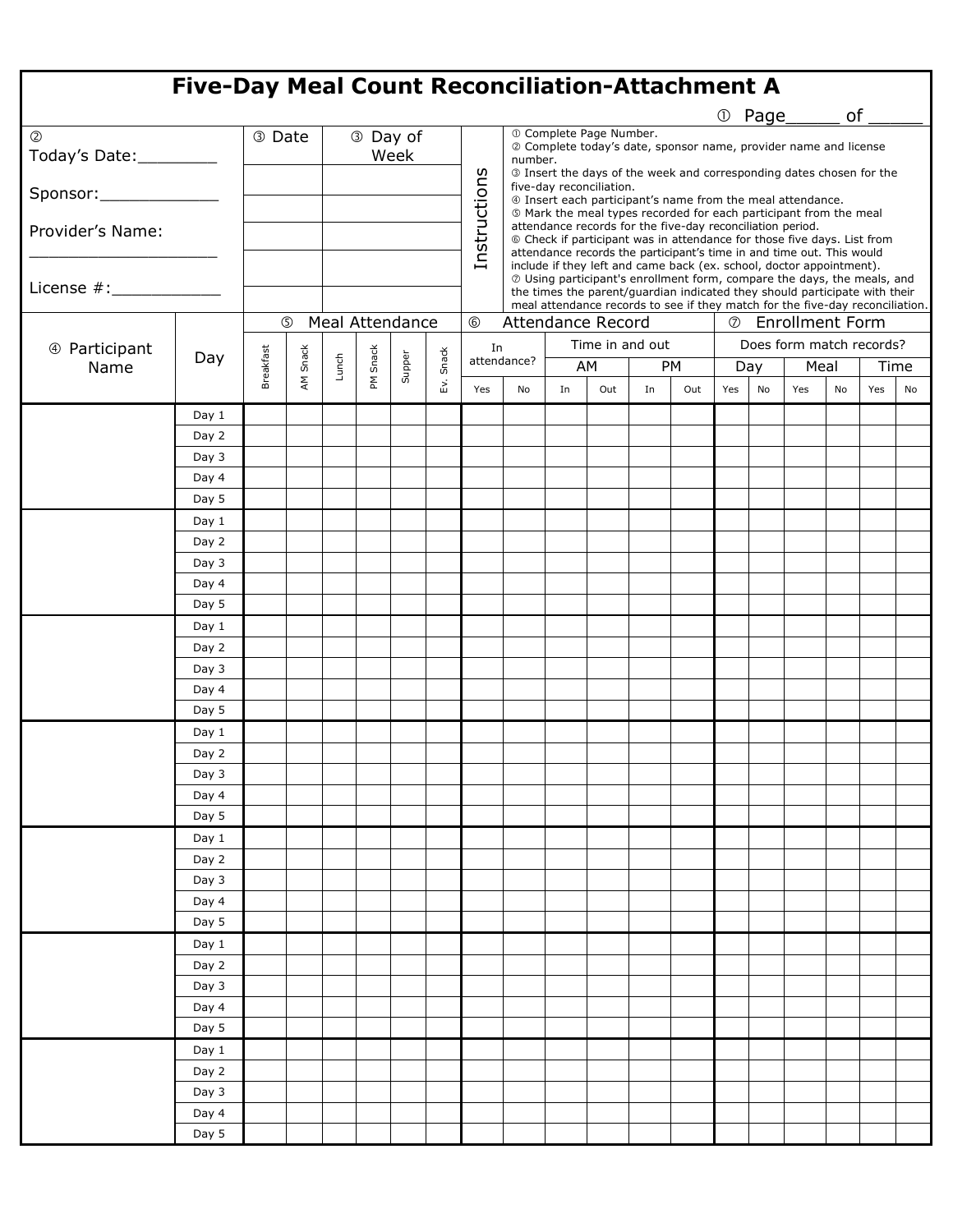| Five-Day Meal Count Reconciliation-Attachment A<br>Page_______ of ______ |                                |           |          |  |          |        |           |              |                   |    |                          |    |                          |     |     |      |    |     |      |  |  |
|--------------------------------------------------------------------------|--------------------------------|-----------|----------|--|----------|--------|-----------|--------------|-------------------|----|--------------------------|----|--------------------------|-----|-----|------|----|-----|------|--|--|
|                                                                          | Meal Attendance<br>$\circledS$ |           |          |  |          |        |           | $^\circledR$ |                   |    | Attendance Record        |    | <b>2</b> Enrollment Form |     |     |      |    |     |      |  |  |
| 4 Participant<br>Name                                                    |                                |           |          |  |          |        |           |              |                   |    | Does form match records? |    |                          |     |     |      |    |     |      |  |  |
|                                                                          | Day                            |           |          |  |          | Supper |           |              | In<br>attendance? |    | Time in and out<br>AM    |    | PM                       |     | Day | Meal |    |     | Time |  |  |
|                                                                          |                                | Breakfast | AM Snack |  | PM Snack |        | Ev. Snack |              |                   |    |                          |    |                          |     |     |      |    |     |      |  |  |
|                                                                          |                                |           |          |  |          |        |           | Yes          | No                | In | Out                      | In | Out                      | Yes | No  | Yes  | No | Yes | No   |  |  |
|                                                                          | Day 1                          |           |          |  |          |        |           |              |                   |    |                          |    |                          |     |     |      |    |     |      |  |  |
|                                                                          | Day 2                          |           |          |  |          |        |           |              |                   |    |                          |    |                          |     |     |      |    |     |      |  |  |
|                                                                          | Day 3                          |           |          |  |          |        |           |              |                   |    |                          |    |                          |     |     |      |    |     |      |  |  |
|                                                                          | Day 4                          |           |          |  |          |        |           |              |                   |    |                          |    |                          |     |     |      |    |     |      |  |  |
|                                                                          | Day 5                          |           |          |  |          |        |           |              |                   |    |                          |    |                          |     |     |      |    |     |      |  |  |
|                                                                          | Day 1                          |           |          |  |          |        |           |              |                   |    |                          |    |                          |     |     |      |    |     |      |  |  |
|                                                                          | Day 2                          |           |          |  |          |        |           |              |                   |    |                          |    |                          |     |     |      |    |     |      |  |  |
|                                                                          | Day 3                          |           |          |  |          |        |           |              |                   |    |                          |    |                          |     |     |      |    |     |      |  |  |
|                                                                          | Day 4                          |           |          |  |          |        |           |              |                   |    |                          |    |                          |     |     |      |    |     |      |  |  |
|                                                                          | Day 5                          |           |          |  |          |        |           |              |                   |    |                          |    |                          |     |     |      |    |     |      |  |  |
|                                                                          | Day 1                          |           |          |  |          |        |           |              |                   |    |                          |    |                          |     |     |      |    |     |      |  |  |
|                                                                          | Day 2                          |           |          |  |          |        |           |              |                   |    |                          |    |                          |     |     |      |    |     |      |  |  |
|                                                                          | Day 3                          |           |          |  |          |        |           |              |                   |    |                          |    |                          |     |     |      |    |     |      |  |  |
|                                                                          | Day 4                          |           |          |  |          |        |           |              |                   |    |                          |    |                          |     |     |      |    |     |      |  |  |
|                                                                          | Day 5                          |           |          |  |          |        |           |              |                   |    |                          |    |                          |     |     |      |    |     |      |  |  |
|                                                                          | Day 1                          |           |          |  |          |        |           |              |                   |    |                          |    |                          |     |     |      |    |     |      |  |  |
|                                                                          | Day 2                          |           |          |  |          |        |           |              |                   |    |                          |    |                          |     |     |      |    |     |      |  |  |
|                                                                          | Day 3                          |           |          |  |          |        |           |              |                   |    |                          |    |                          |     |     |      |    |     |      |  |  |
|                                                                          | Day 4                          |           |          |  |          |        |           |              |                   |    |                          |    |                          |     |     |      |    |     |      |  |  |
|                                                                          | Day 5                          |           |          |  |          |        |           |              |                   |    |                          |    |                          |     |     |      |    |     |      |  |  |
|                                                                          | Day 1                          |           |          |  |          |        |           |              |                   |    |                          |    |                          |     |     |      |    |     |      |  |  |
|                                                                          | Day 2                          |           |          |  |          |        |           |              |                   |    |                          |    |                          |     |     |      |    |     |      |  |  |
|                                                                          | Day 3                          |           |          |  |          |        |           |              |                   |    |                          |    |                          |     |     |      |    |     |      |  |  |
|                                                                          | Day 4                          |           |          |  |          |        |           |              |                   |    |                          |    |                          |     |     |      |    |     |      |  |  |
|                                                                          | Day 5                          |           |          |  |          |        |           |              |                   |    |                          |    |                          |     |     |      |    |     |      |  |  |
|                                                                          | Day 1                          |           |          |  |          |        |           |              |                   |    |                          |    |                          |     |     |      |    |     |      |  |  |
|                                                                          | Day 2                          |           |          |  |          |        |           |              |                   |    |                          |    |                          |     |     |      |    |     |      |  |  |
|                                                                          | Day 3                          |           |          |  |          |        |           |              |                   |    |                          |    |                          |     |     |      |    |     |      |  |  |
|                                                                          | Day 4                          |           |          |  |          |        |           |              |                   |    |                          |    |                          |     |     |      |    |     |      |  |  |
|                                                                          | Day 5                          |           |          |  |          |        |           |              |                   |    |                          |    |                          |     |     |      |    |     |      |  |  |
|                                                                          | Day 1                          |           |          |  |          |        |           |              |                   |    |                          |    |                          |     |     |      |    |     |      |  |  |
|                                                                          | Day 2                          |           |          |  |          |        |           |              |                   |    |                          |    |                          |     |     |      |    |     |      |  |  |
|                                                                          | Day 3                          |           |          |  |          |        |           |              |                   |    |                          |    |                          |     |     |      |    |     |      |  |  |
|                                                                          | Day 4                          |           |          |  |          |        |           |              |                   |    |                          |    |                          |     |     |      |    |     |      |  |  |
|                                                                          | Day 5                          |           |          |  |          |        |           |              |                   |    |                          |    |                          |     |     |      |    |     |      |  |  |
|                                                                          | Day 1                          |           |          |  |          |        |           |              |                   |    |                          |    |                          |     |     |      |    |     |      |  |  |
|                                                                          | Day 2                          |           |          |  |          |        |           |              |                   |    |                          |    |                          |     |     |      |    |     |      |  |  |
|                                                                          | Day 3                          |           |          |  |          |        |           |              |                   |    |                          |    |                          |     |     |      |    |     |      |  |  |
|                                                                          | Day 4                          |           |          |  |          |        |           |              |                   |    |                          |    |                          |     |     |      |    |     |      |  |  |
|                                                                          | Day 5                          |           |          |  |          |        |           |              |                   |    |                          |    |                          |     |     |      |    |     |      |  |  |
|                                                                          | Day 1                          |           |          |  |          |        |           |              |                   |    |                          |    |                          |     |     |      |    |     |      |  |  |
|                                                                          | Day 2                          |           |          |  |          |        |           |              |                   |    |                          |    |                          |     |     |      |    |     |      |  |  |
|                                                                          | Day 3                          |           |          |  |          |        |           |              |                   |    |                          |    |                          |     |     |      |    |     |      |  |  |
|                                                                          | Day 4                          |           |          |  |          |        |           |              |                   |    |                          |    |                          |     |     |      |    |     |      |  |  |
|                                                                          | Day 5                          |           |          |  |          |        |           |              |                   |    |                          |    |                          |     |     |      |    |     |      |  |  |